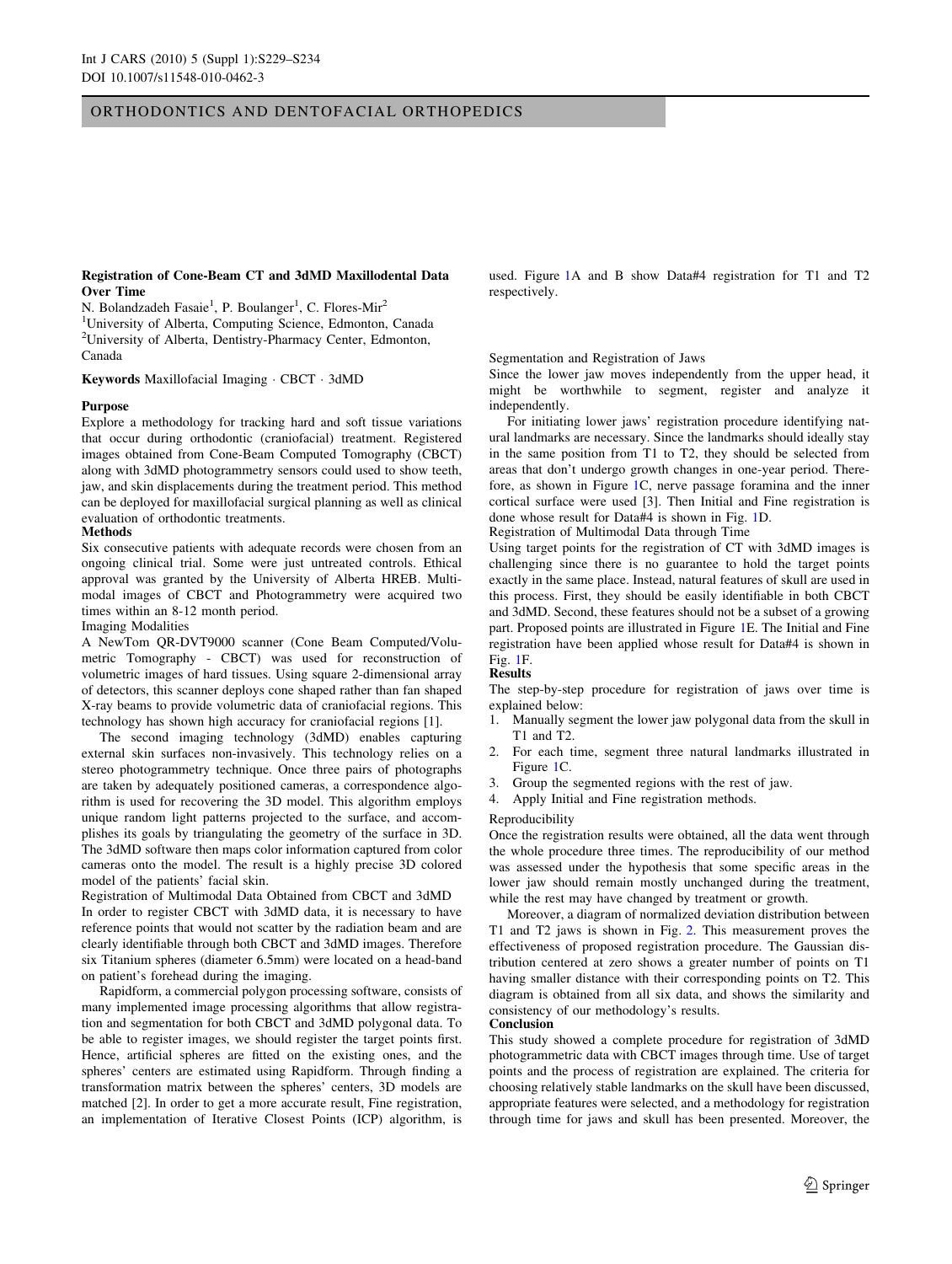<span id="page-1-0"></span>

Fig. 1 A-B: Registration of CBCT and 3dMD at T1 and T2 respectively. C: Natural regions for jaw registration. D: Jaw registration of T1 and T2. E: Natural landmarks for registration of upper skull. F: Registered upper skulls of T1 and T2



Fig. 2 Normalized deviation distribution of T1 and T2 jaws for Data#1 to Data#6

reproducibility of proposed methodologies has been shown by the similar results obtained from repeated experiments, and from different data sets.

#### References

- [1] CA. Lascala, J. Panella, MM. Marques, Analysis of the Accuracy of Linear Measurements Obtained by Cone Beam Computed Tomography, Dentomaxillofacial Radiology, (2004) 33, 291-4
- [2] P. Boulanger, C. Flores, JF. Ramirez, E. Mesa, JW. Branch, Long Term Three Dimensional Tracking of Orthodontic Patients using Registered CBCT and Photogrammetry, IEEE Eng Med Biol Soc, (2009) 2009, 3525-8
- [3] M. Nielsen, C. Gramkow, S. Kreiborg, Non-rigid Image Registration using Bone Growth Model, Comp. Vision, VR and Robotics in Med and Comp-Assisted Surgery, (1997) 1205, 1-12

A Shape Model for Automated Recognition of Neutral Facial Expression in Surface Scans of Infants with Cleft Lip and Palate T.A. Darvann<sup>1</sup>, N.V. Hermann<sup>2,1</sup>, P. Larsen<sup>1</sup>, P. Lindholm<sup>3</sup>, M. Andersen<sup>3</sup>, H. Schatz<sup>4</sup>, S. Kreiborg<sup>1,4,5</sup>

<sup>1</sup>3D Craniofacial Image Research Laboratory (School of Dentistry, University of Copenhagen; Centre of Head and Orthopaedics, Copenhagen University Hospital Rigshospitalet; and DTU Informatics, Technical University of Denmark), Copenhagen, Denmark 2 School of Dentistry, University of Copenhagen, Pediatric Dentistry

and Clinical Genetics, Copenhagen, Denmark 3 Copenhagen University Hospital Rigshospitalet, Department of Plastic and Reconstructive Surgery, Copenhagen, Denmark 4 School of Dentistry, University of Copenhagen, Cephalometric Laboratory, Copenhagen, Denmark 5 Copenhagen University Hospital Rigshospitalet, Department of Clinical Genetics, Copenhagen, Denmark

**Keywords** Face recognition  $\cdot$  Cleft lip and palate  $\cdot$  3D surface scanning - Facial expression - Shape modelling

# Purpose

Quantification of facial shape in infants with cleft lip and palate (CLP) is of interest for surgical planning and evaluation in the individual as well as for population studies in craniofacial biology and clinical genetics. Non-contact surface scanners are becoming increasingly available and popular for recording of the infant face due to the ability of quickly and accurately obtaining 3-dimensional shape without deformation due to external forces. Deformations of the face due to changes in facial expression are, however, still present. The exited states of facial expression vary around a relaxed or neutral expression representing a zero-level of excitation where the muscles in the face are relaxed. The neutral facial expression may be adopted as a reference expression that, in adult subjects, is the most repeatable expression in the sense that it can be reproduced when the subject is instructed to do so. Furthermore, the neutral expression is a commonly used expression for measurement, both for the purposes of surgery planning/evaluation and in studies of CLP phenotypes. Infants are, however, non-compliant towards producing specific facial expressions. A measurement error occurs whenever the recording takes place during a facial expression other than the reference expression. Acquiring the perfect neutral expression in an infant may be challenging, and usually acquisition of a number of images is necessary.

Automation of the subsequent selection of the neutral expression recordings would make the process objective, and in the newly developed so-called dynamic, 60 frames/s, systems, an automated (on- or off-line) process would be a necessity for efficient selection.

The purpose of the present contribution is to present a simple statistical point distribution model that is capable of discerning between a neutral expression and other facial expressions.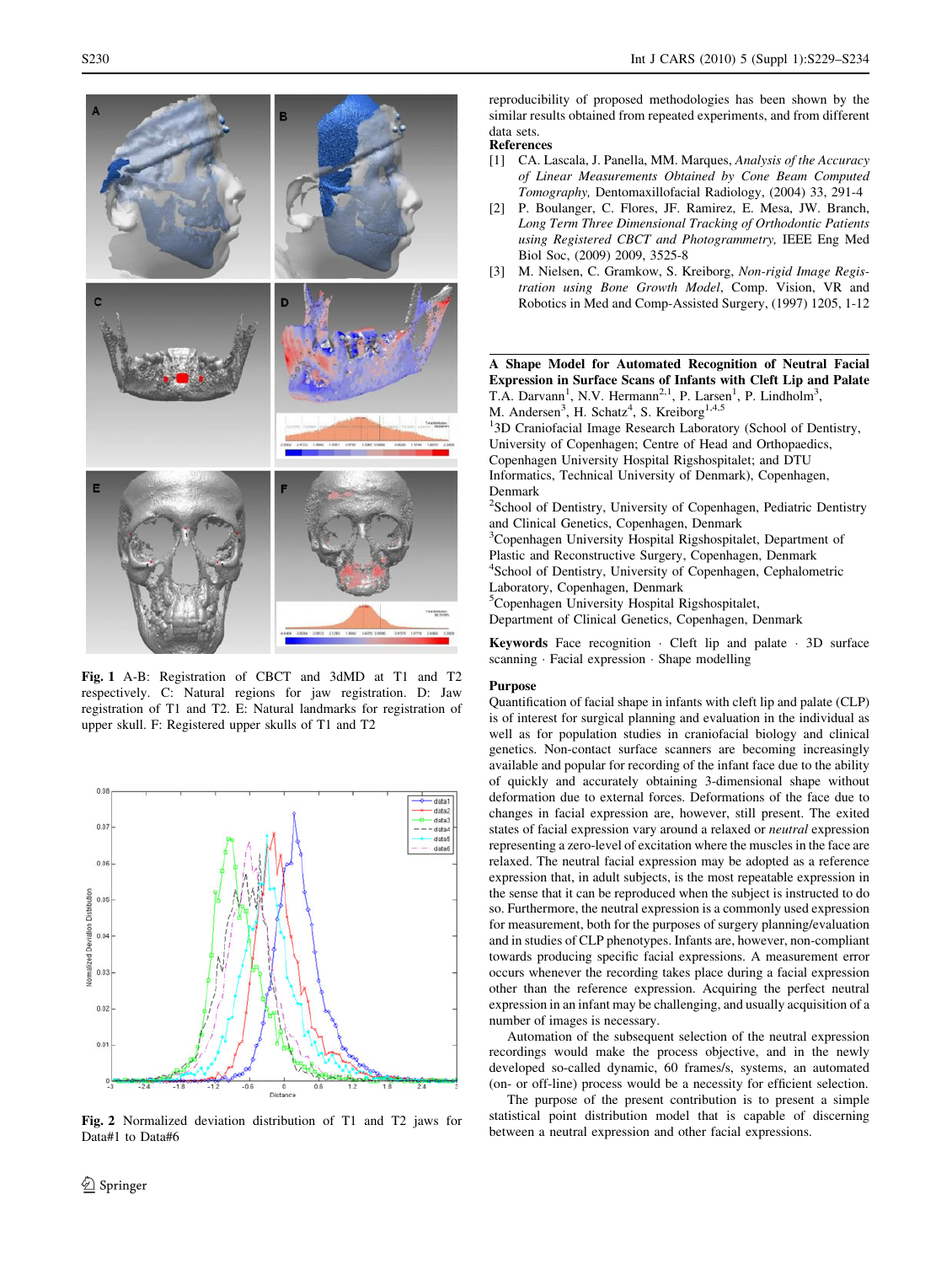#### Methods

Facial surfaces of seven infants (mean age 4.2 months; range 3.5 - 5.2 months) with untreated unilateral cleft lip with or without palate were obtained using a 3dMDface system (3dMD, Atlanta, GA, USA) (acquisition time 1.5ms) with the child sitting on a parent's lap. The operator (a radiographer experienced in facial photography of children) acquired scans (a total number between six and twelve) until five scans with a facial expression judged as neutral had been obtained. Written consent was given and Helsinki Declaration applies to the study.

Before analysis, surfaces of infant faces with a right-sided cleft were mirrored. Thirty-one 3D landmarks (Fig. 1) were manually placed in the nose and mouth region of all 35 surfaces. A pointdistribution model (PDM) based on principal components analysis (PCA) of the landmarks was constructed after the following observations had been made: (1) Among the five scans of each individual, many scans could be visually judged to be non-neutral; (2) Visually recognizing the most neutral face in each individual was relatively easy; (3) A neutral face tended to have a characteristic amount of height of the mouth region (not wide open or forced closed); (4) A neutral face tended to have a characteristic amount of width of the mouth region (no pout or smile/cry). Frontal views of all scans were scored by four observers (all familiar with cleft faces) on six-point scales in terms of height and width of the mouth region (Fig. 1). Average scores from all four observers were calculated. In addition, the observers identified the scan(s) with neutral expression in each individual.

The x, y and z coordinate components of the landmarks were subjected to PCA, after Procrustes alignment had been carried out. Normally, the principal components (PCs) are determined in terms of the eigenvectors of a covariance matrix formed by deviations of each shape from the global mean shape. However, since it could be observed that the individuals in the sample spanned a wide range of cleft widths as well as vertical extensions of the cleft, it was realized that the proper deviations to be input to the covariance matrix would



Fig. 1 Score plot for PCs 1 and 2. Triangle and circle symbols represent individual shapes. Circles represent scans with neutral facial expression. Synthetic surfaces of the mouth region are shown for the global mean shape (cross symbol) and for  $\pm$ 2SD from the mean along either PC. A synthetic surface capturing the shape of a neutral expression face is shown at the location of the plus symbol: the mean location of shapes with neutral facial expression. Landmarks are shown on each synthetic face scan. End-points of the visual scales used for scoring of the face scans are shown as smileys on the top and right side of the plot

be the deviations relative to the mean shape of each respective individual and not a global mean shape.

## Results

Synthetic face surfaces were created corresponding to the population mean shape, as well as for plus and minus 2 standard deviations (SD) from the mean, by forming linear combinations of the eigenvectors corresponding tp the first two PCs (Fig. 1). Correlation between PC 1 and visual scores of height of the mouth region was 0.67 (95% CI: [0.44, 0.82]). Correlation between PC 2 and visual scores of width of the mouth region was 0.60 (95% CI: [0.34, 0.77]). Surface scans that were identified by most observers as having the most neutral face in each of the seven individuals are plotted in Figure 1 as circles, demonstrating their confinement to a particular region of the score plot.

#### Conclusion

The score plot in Fig. 1 demonstrates that the constructed model provides a large degree of separation between faces with a neutral expression (circles) and faces with other expression types (triangles). This property of the model makes it suitable for automatic recognition of scans with a neutral facial expression. Although more sophisticated systems for facial expression recognition have been built, the simple statistical model presented here is to our knowledge the first to describe facial expression in CLP infants, as well as the first to address the particular task of recognizing neutral expression. The good separation capability of the model is due to the construction of a PCA covariance matrix using deviations relative to individual mean shapes instead of a global mean.

Computer assisted maxillary pre- and post-operative deformation analysis upon surgical distractive transversal expansion C. Kober<sup>1</sup>, S. Kannenberg<sup>1</sup>, B. Frank<sup>1</sup>, G. Al-Hakim<sup>1</sup>, A. Parvin<sup>1</sup>,

C. Landes<sup>2</sup>, R. Sader<sup>2</sup>

<sup>1</sup>HAW Hamburg, Faculty of Life Sciences, Hamburg, Germany 2 University of Frankfurt, Frankfurt, Germany

Keywords Rapid maxillary expansion - Bone quality - Vestibular bone loss - New bone formation - 3D-reconstruction

## Purpose

Severe maxillary compression with fontal dental crowding due to narrowness of the dentoalveolar base is associated with secondary tongue malpositioning, nasal breathing difficulty, speaking, and mastication problems. Transverse maxillary hypoplasia is most frequently seen in non-syndromal adolescents or adults but also in cleft lip palate and syndrome afflicted patients. Adult patients with progressed ossification of the median palatine suture suffering from unilateral or bilateral transverse hypoplasia can be treated effectively by means of surgically assisted rapid maxillary expansion (SARME). General indications for SARME are skeletal maturity regarding ossification of the palatal suture, marked transverse deficiency and dental crowding due to narrowed dentoalveolar base. To the authors' knowledge, there is no consensus in the literature regarding surgical technique, i.e. the amount and localization of osteotomies, the type of distractor, the existence, cause and amount of relapse, and whether overcorrection is necessary. By the surgical authors of this article, a new technique of tripartite osteotomy was developed as an alternative to median sagittal osteotomy.

Based on a clinical study, the outcome of several variants of SARME and distraction devices was analyzed by means of highly differentiated 3D-reconstruction and visualization with regard to displacement of skeletal tissue, new bone formation in the operation gap, and vestibular bone quality pre- and post-op. A detailed and systematic processing chain for pre- and post-operative evaluation of cranio-maxillofacial surgical treatment is presented. Though the applied techniques were partially explicitly developed for this purpose, the range of possible applications is much wider.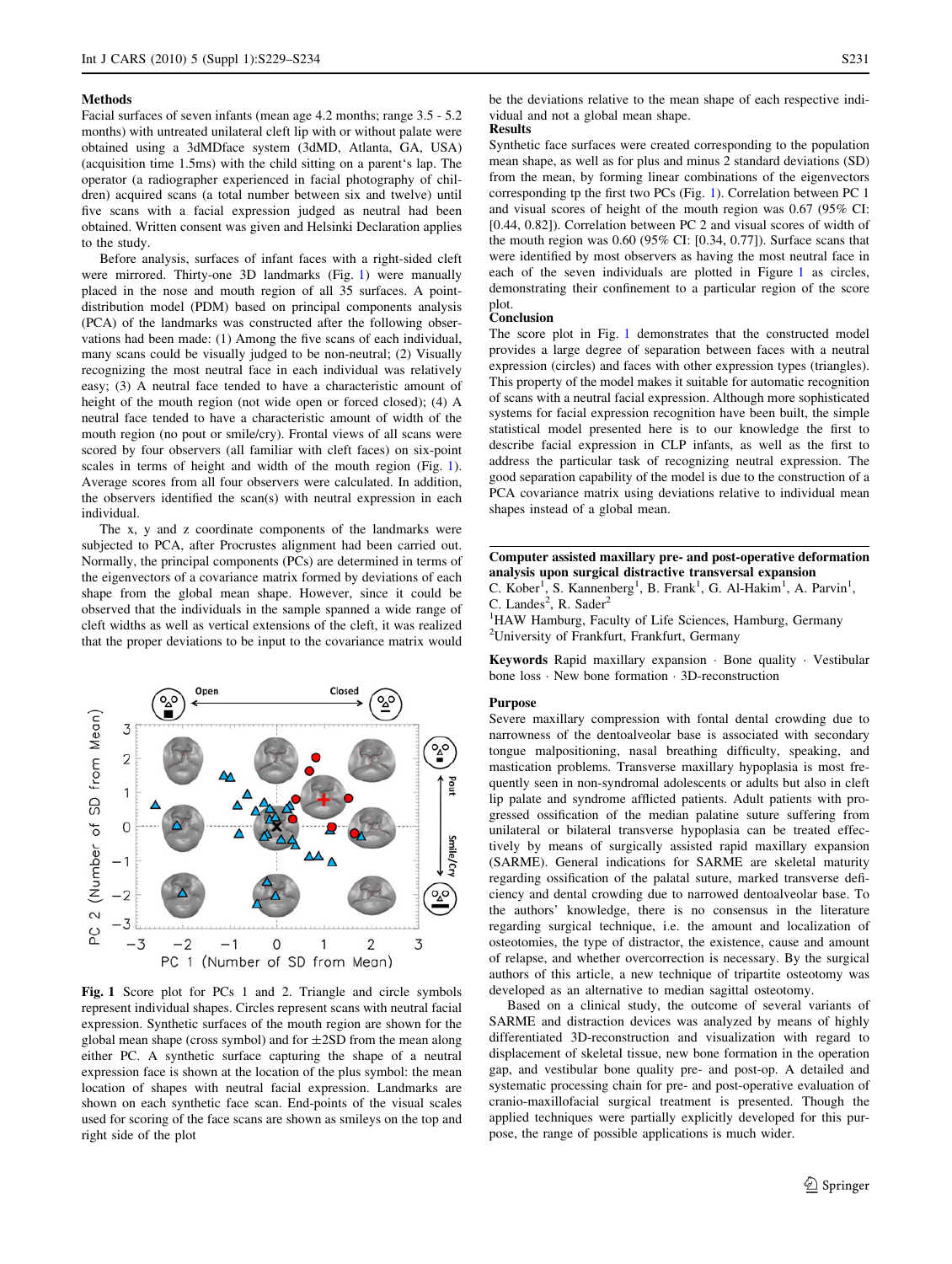# S232 Int J CARS (2010) 5 (Suppl 1):S229–S234

## Methods

Patients: In the clinical study, 29 patients (18 male, 11 female) were included with mean age of 29 years from 16 years up to 44 years. There was one female cleft lip and palate patient and one male patient with congenital cleft lip and palate malformation. All patients were subjected to SARME with Le Fort I Osteotomy. In detail, the following operative approaches were applied

- Central or nearly central palatal sagittal osteotomy
- Two paramedian sagittal osteotomies between the later incisors and canines of the frontal maxillary bone and of the palate
- Tooth or bone anchored distraction devices
- Pterygoid osteotomy performed or omitted

Radiology: Pre- and post-operative high-resolution CT-data (SOMATOM Sensation 16 and Volume Zoom, Siemens Medical Solutions, axial image matrix 512 x 512 pixels, slice distance 0.5 - 0.6 mm) were acquired directly before and 6 - 11 weeks after SARME. All scanning parameters were chosen with respect to comparable distribution of gray values.

Computer aided processing: Firstly, a rigid registration of pre-op to post-op CT-data was performed using an iterative optimization algorithm with Euclidean distance as similarity measure. Thereafter, maxilla and palate including the gap due to osteotomy were semiautomatically segmented and reconstructed in 3D. For visualization of new bone formation in the operation gap, the voxels of the maxilla including surgical gap were isolated from the post-operative CT-data and subjected to highly transparent direct volume rendering with a special two color transfer function (Fig. 1). Finally, the 3D-models were fragmented to selected anatomical regions as vestibular and palatal bone, region around the operation gap, and pterygoid wings. By direct volume rendering using a physical color scale, the pre- and post-operative distribution of the Hounsfield values was qualitatively evaluated. By a comparison of the pre- and post-operative histograms of selected regions, a quantitative evaluation could be performed (Fig. 2). For image processing, 3D-reconstruction, and visualization, the toolbox Amira, Visage Imaging GmbH, Berlin, Germany, was applied.

#### Results

Technically, all methods proved applicability. New bone formation within the operation gap could be clearly differentiated from preexistent bone (Fig. 1). Finally, for the evaluation of bone quality, especially of vestibular bone, visual inspection allowed for significant qualitative conclusions whereas the histogram curves showed the quantitative applicability of the approach (Fig. 2).

From the medical point, palatal widening was proved for all patients by clinical measurements as well as by superposition of 3Dmodels based on the CT-data. For 25 patients, the skeletal tissue showed symmetrical appearance after surgery. Four cases were found with remarkable asymmetry, two single split osteotomy and two double spit osteotomy (Fig. 1). As regards new bone formation in the operation gap, we observed non-uniform bone formation along the osteotomy lines, but approximately symmetric (Fig. 1). The more symmetrical the osteotomy was performed, the easier the bone formation could be judged as symmetrical.

Both, the qualitative and the quantitative evaluation showed a remarkable degradation of the local distribution of the Hounsfield values from the CT-data after surgery besides for two cases. Thereby, a loss of bone mineralization was indicated again linked to remarkable reduction of structural parameters as Young's Modulus. This effect was especially observed for vestibular bone (Fig. 2). For the frontal region, also a decrease of bone quality was observed, but not as serious. For the pterygoid wings, no significant pre- and postoperative changes were observed. Interestingly, the bony structure of the palate was also less affected.

#### Discussion and Conclusion

Generally, all described methods could be successfully applied and showed reasonable results suitable for medical interpretation.

Nevertheless, the semi-automatic segmentation was very laborious as needed in high quality. Due to bone weakened by surgical trauma, automatic methods weren't applicable. Severe problems were caused by metal artifacts for segmentation and for the quantitative analysis.

As regards the highly asymmetric post-operative outcome observed for four cases, there is the suggestion that it was due to an asymmetric sleeping position. The patterns of the newly formed bone suggest some influence of the surgical device, namely tooth or bone anchored, the kind of osteotomy, as well as of the applied forces for the distraction. For a final conclusion, further investigation is needed.

The results indicate that, by the presented processing chain, refined three-dimensional insight to the surgical outcome of the



Fig. 1 Visualization of new bone formation of a highly asymmetric case, double split parasagittal osteotomy, view from a cranial, b palatinal, c frontal, d vestibular (male patient, 18 Y)



Fig. 2 Qualitative and quantitative comparison of the frontal section (top), the left vestibular section (middle), and the right vestibular section (bottom) of the maxilla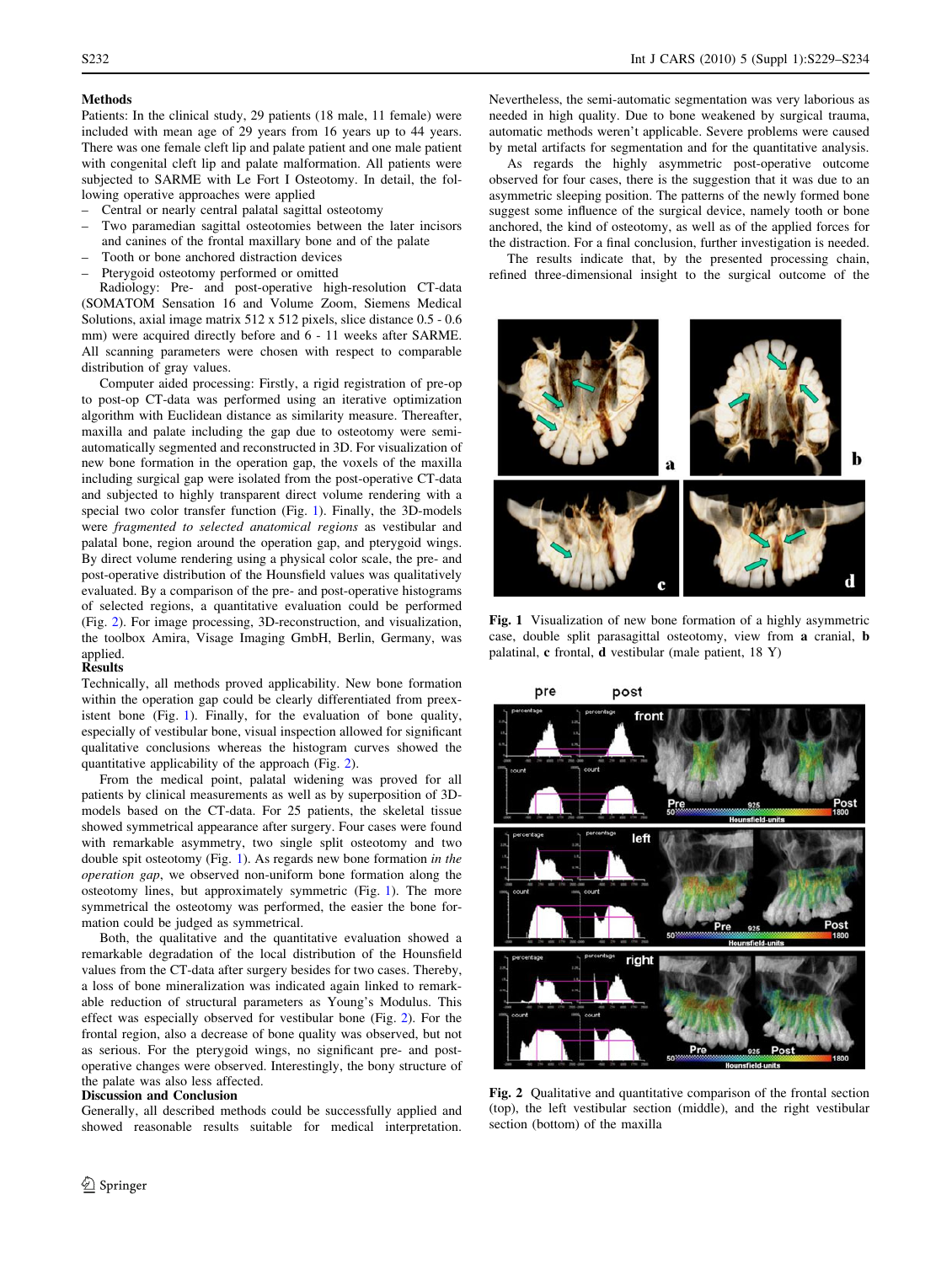SARME can be gained concerning skeletal changes, progress of new bone formation, as well as vestibular bone loss being a common problem within this kind of treatment. Finally, as the overall processing chain proved applicability and significance it may be used for evaluation of further surgical approaches.

# CBCT as a tool for Mandibular Third Molar evaluation on postretention orthodontic patients

V Hernández-Soler

Valencia University, Spain

Keywords Mandibular third molars (M3) · Inferior alveolar nerve  $(IAN) \cdot CT \cdot CBCT$  and mandibular canal.

### Purpose

To explore the visibility of CBCT imaging on the assessment of the impacted mandibular molars 20 consecutive retrospective orthodontic patients were evaluated. The results showed that CBCT cross-sectional images as well as reconstructed panoramic images gave a clear perception of the mandibular nerve. Anterior to M3 cross-sectional is the best view and posterior to M3, panoramic is the best view.

Until now panoramic radiograph has been used to assess third molar eruption<sup>1</sup>. Panoramic radiograph do not show the bucco-lingual position of the canal<sup>2</sup>. Given the difficulty of using panoramic films to identify the relationship between the canal and M3, it is not surprising that clinicians have sought out newer technologies as they become available. Although computed tomography (CT) has been available since the mid-1970s, it was not used routinely in dentistry $3456$ . The advent of cone beam CT (CBCT) in the early 2000s reduced the cost and altered the cost-benefit analysis when comparing the radiation dose to the prospective information gained. Limited cone-beam CT has the advantages of high resolution and low dose and it is recognized as a useful tool because shows cortication of the mandibular canal. The purpose of this study is to explore the visibility of CBCT imaging on the assessment of the impacted mandibular M3 in retention orthodontic patients in which post-treatment panoramic x-rays suggest a risk for M3 impaction. Our specific aims were to evaluate the buccolingual relationship between mandibular M3 and the mandibular canal and to assess which view (panoramic, axial or cross-sectional) give better visibility for mandibular canal identification at different levels. Material and Methods

20 consecutive retrospective patients (average age 21, 70% females) who had orthodontic treatment were evaluated. Subjects eligible for study enrollment were those who had possible risk of M3 impaction based on reviewing post-treatment panoramic radiographs. Limited CBCT, ICAT 8 cm, 30 seconds, 0.3 mm voxel size, 14 bits (Imaging Sciences International, Hartfield Pa) and software proprietary ICAT was used to assess M3-IAN relationship. Two observers evaluated the visibility and location of the mandibular canal in cross-sectional, panoramic and axial images at different levels (1 cm anterior to M3, at M3 and 1 cm posterior to M3). The physical relationship between the M3 and the IAN was classified into contact and separation and the distances between the mandibular M3 and IAN were measured twice by two observers

#### **Results**

Inter and intra-observer is in good agreement (Kappa 0.76 for presence or absence and 0.9 for contact/separation).

The mandibular canal is viewed 100% on the anterior coronal views, commonly called anterior cross-sections. At M3 cross-sections is viewed 90% of the times and only 50% of the times on posterior cross-sectional. Posterior to M3, the canal is viewed on the panoramic view 90% of the times. On the panoramic at M3 and more anterior the canal is view 80% and 70% respectively. At all levels it was difficult to identify the canal by axial view (Table 1).

Only 2 subjects showed contact between the roots of the third molar and the mandibular canal by looking cross-sectional views. A



|                  | Cross-sectional | Panoramic  | Axial     |
|------------------|-----------------|------------|-----------|
| ANTERIOR         | $20(100\%)$     | 14 (70%)   | $2(10\%)$ |
| ATM3             | 18 (90%)        | $16(80\%)$ | $\theta$  |
| <b>POSTERIOR</b> | $10(50\%)$      | 18 (90%)   | 1(5%)     |

#### Table 2 Distance M3-Mandibular canal

|                                                      | Contact 1 mm |  | $1-2$ mm $2-3$ mm $>3$ mm |  |
|------------------------------------------------------|--------------|--|---------------------------|--|
| Mandibular canal $2(10\%)$ 8 (40%) 5 (25%) 2 (10%) 0 |              |  |                           |  |

Table 3 Location IAN in relation to M<sup>3</sup>

| Inferior          |                  | 7(35%)    |
|-------------------|------------------|-----------|
| Lingual           |                  | 7(35%)    |
| <b>Buccal</b>     |                  | $6(30\%)$ |
| Between the roots |                  | 0         |
| Total             |                  | 20        |
| Inferior 7        | Inferior-buccal  | 4         |
|                   | Inferior-Lingual | 3         |
|                   |                  |           |

close proximity of 1 mm (8, 40%), 1-2 mm (5, 25%) and 2-3 mm (2, 10%) was observed (Table 2).

The bucco-lingual position of the mandibular canal is not significant consistently located more to one side than the other in relation to M3 (Table 3)



# Discussion

An uncommon, but serious complication of mandibular third molars removal is injury to the  $IAN^{7,8}$ . By using CBCT we can assess the anatomic relationship between proximity of the IAN canal and the M3 roots $10,11$ . Second, we can ascertain the location of the IAN canal relative to the roots. Due to the close proximity of the mandibular canal and M3 and the lack of pattern for bucco-lingual position of both structures CBCT should be considered as a valid cost-benefit tool for planning before M3 removal. We find this information very useful for planning the operation and determining where it is safe to remove bone. The ability to trace the canal on the anterior crosssectional view and on the panoramic view on the posterior ramous and to have it displayed on both, it is no trifling matter. Conclusion

The results showed that CBCT cross-sectional images as well as reconstructed panoramic images gave a clear perception of the mandibular nerve. Anterior to M3 cross-sectional is the best view and